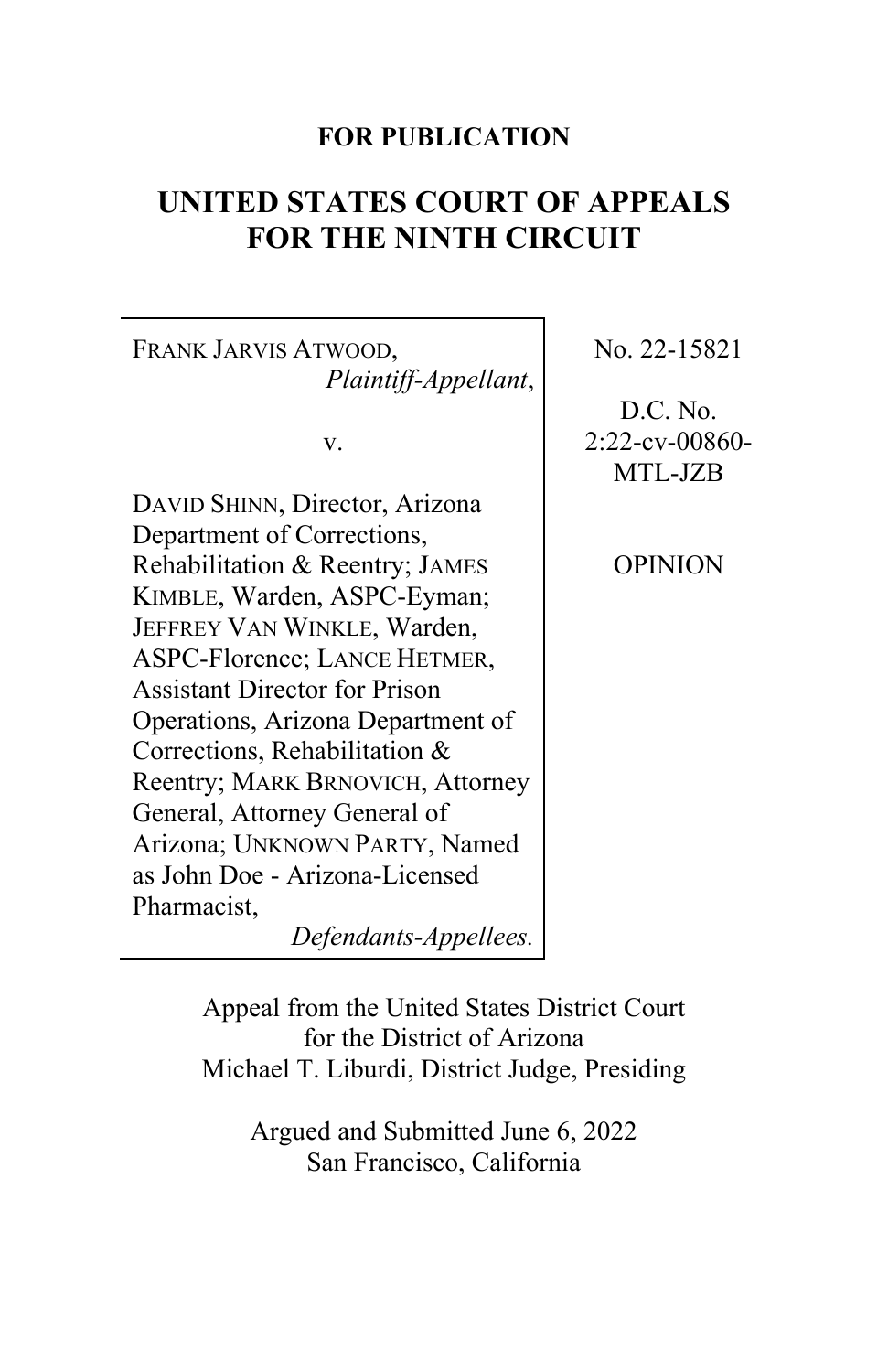Filed June 7, 2022

Before: M. Margaret McKeown, Consuelo M. Callahan, and Sandra S. Ikuta, Circuit Judges.

Per Curiam Opinion

#### **SUMMARY[\\*](#page-1-0)**

## **Civil Rights/Death Penalty**

The panel denied Frank Atwood's motions for a stay of execution, which is scheduled for Wednesday, June 8, 2022.

Atwood sued various Arizona Department of Corrections, Rehabilitation & Reentry ("ADCRR") officials and the Arizona Attorney General, Mark Brnovich, (collectively "Defendants") challenging Defendants' proposed protocol for his execution. Atwood alleged that he is wheelchair-bound from a degenerative spinal disease and that ADCRR's lethal injection protocol, which requires that he be secured lying down on the execution table for a period of time prior to the administration of lethal drugs, will cause him excruciating and unnecessary pain. He further alleged that ADCRR's Execution Protocol amounted to a statecreated liberty interest; that Defendants have disregarded the Protocol's requirements in violation of his due process rights; and that he was deprived of his state law liberty interest in choosing the manner of his execution because

<span id="page-1-0"></span><sup>\*</sup> This summary constitutes no part of the opinion of the court. It has been prepared by court staff for the convenience of the reader.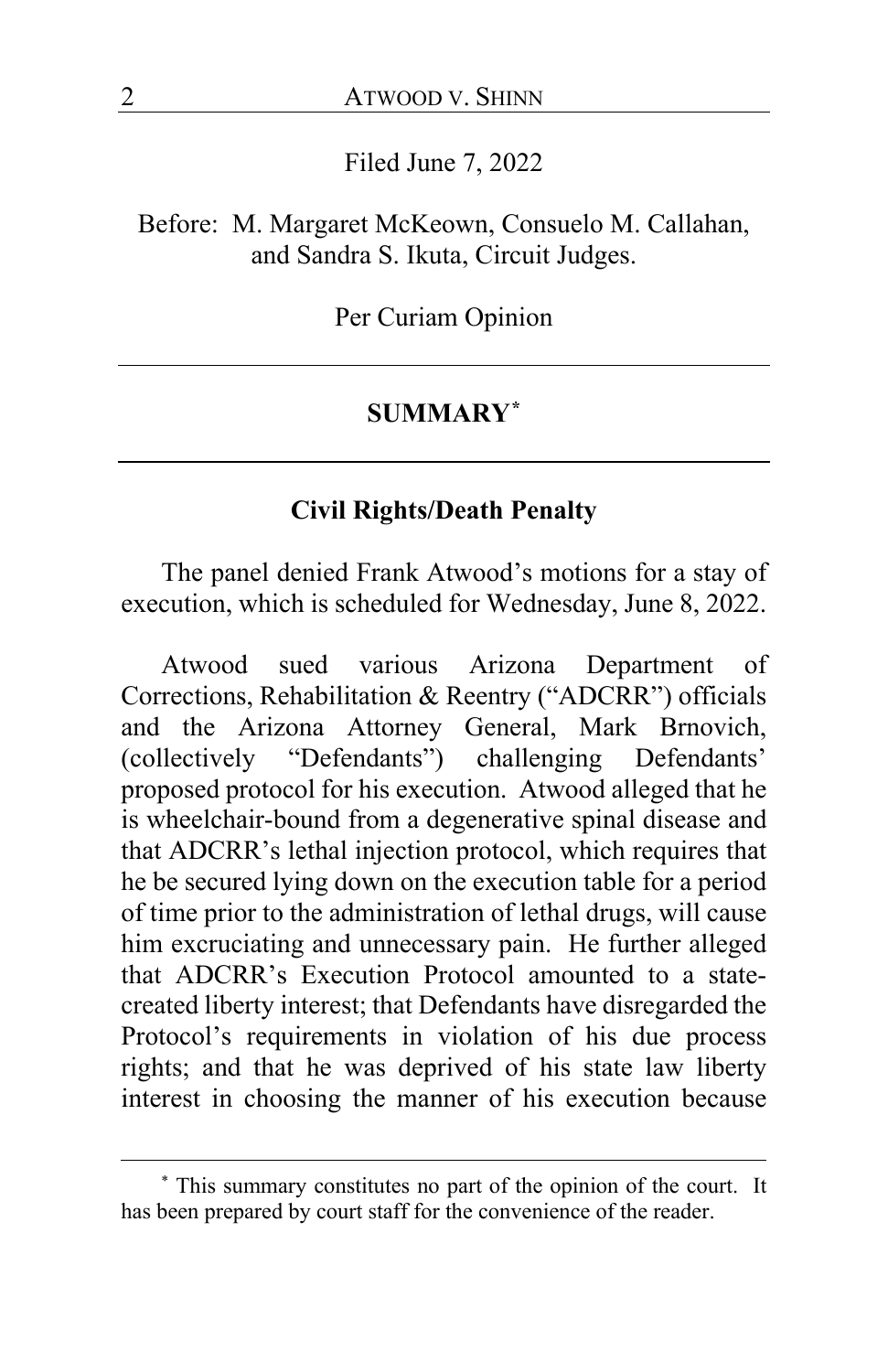Arizona failed to provide a constitutional choice of lethal gas as a method of execution.

The district court denied Atwood's motion for a preliminary injunction and Atwood appealed and filed two motions to stay his execution. The panel held that on this record, the district court did not commit clear error by determining that the Execution Protocol, as modified with Defendants' proposed accommodations, did not create a substantial risk of severe pain due to Atwood's spinal disease.

The panel denied Atwood's motions seeking to stay his execution because: (1) the panel deferred to the district court's finding that Defendants' accommodations for Atwood's degenerative spinal disease precluded a finding that their lethal injection protocol created a substantial risk of severe pain; (2) even assuming without deciding that Defendants' Execution Protocol may give rise to a liberty interest, there was insufficient evidence that Atwood's due process rights were violated; and (3) given that Defendants shall execute Atwood by lethal injection, he lacked standing to challenge Defendants' protocol for execution by lethal gas.

## **COUNSEL**

Joseph J. Perkovich (argued), Phillips Black Inc., New York, New York; Amy P. Knight, Knight Law Firm PC, Tucson, Arizona; for Plaintiff-Appellant.

Jeffrey L. Sparks (argued), Section Chief of Capital Litigation; Laura P. Chiasson and Ginger Jarvis, Assistant Attorneys General, Capital Litigation Section; Mark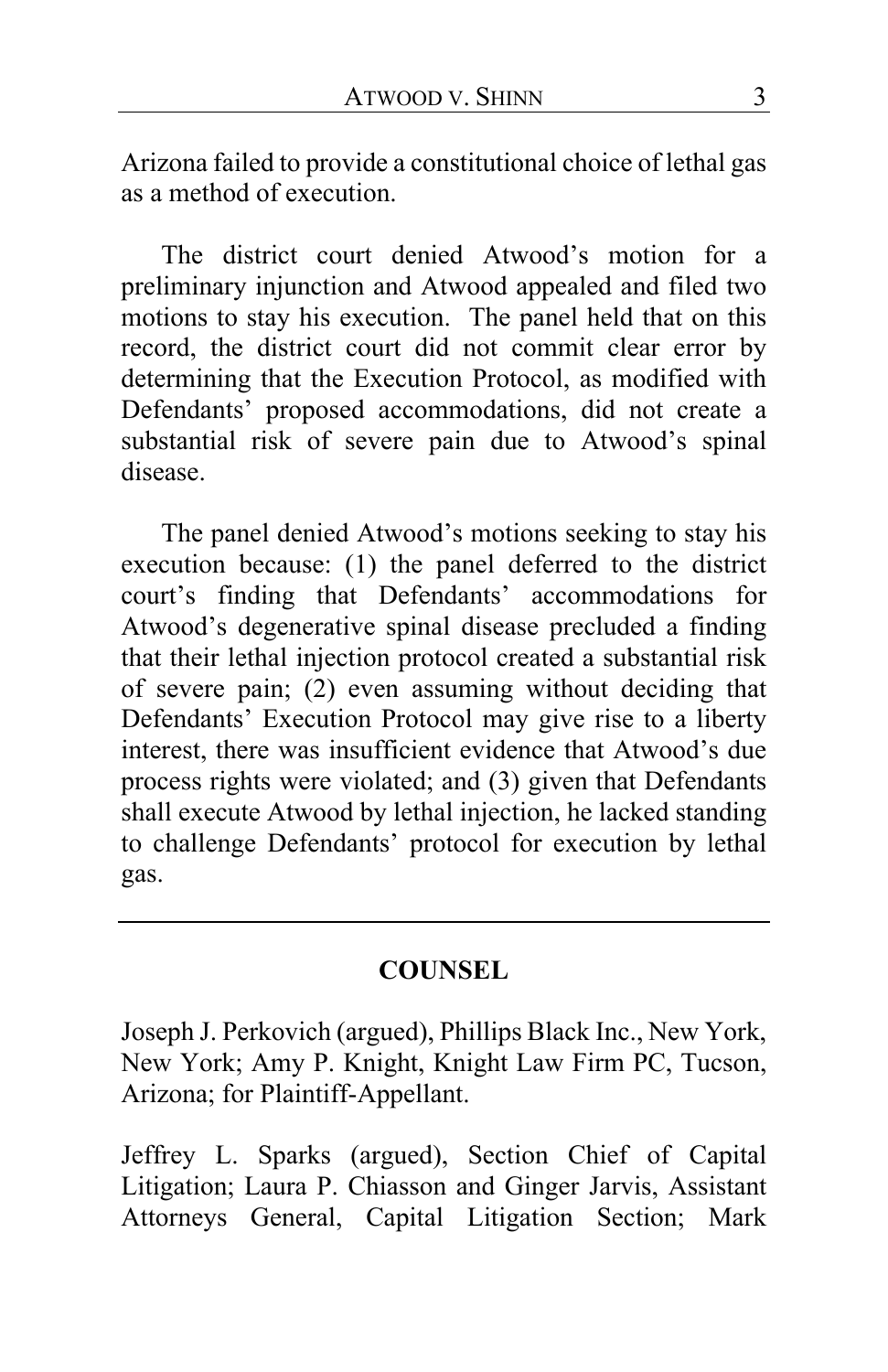Brnovich, Attorney General; Office of the Attorney General, Phoenix, Arizona; for Defendants-Appellees.

Emily Skinner, Arizona Capital Representation Project, Phoenix, Arizona; Jared G. Keenan, ACLU Foundation of Arizona, Phoenix, Arizona; Brian W. Stull, American Civil Liberties Union, Durham, North Carolina; for Amici Curiae ACLU Capital Punishment Project, ACLU Foundation of Arizona, and Arizona Capital Representation Project.

## **OPINION**

#### PER CURIAM:

Frank Atwood is scheduled to be executed in Arizona on Wednesday, June 8, 2022. On May 19, 2022, he sued various Arizona Department of Corrections, Rehabilitation & Reentry ("ADCRR") officials and the Arizona Attorney General, Mark Brnovich, (collectively "Defendants") challenging Defendants' proposed protocol for his execution. Atwood filed a motion for a preliminary injunction prohibiting his execution until such time as Defendants can assure the district court that his execution would comply with various federal statutes and the Sixth, Eighth, and Fourteenth Amendments to the United States Constitution. The district court denied the motion for a preliminary injunction and Atwood has appealed and filed two motions to stay his execution. We deny the motions because: (1) we defer to the district court's finding that Defendants' accommodations for Atwood's degenerative spinal disease preclude a finding that their lethal injection protocol creates a substantial risk of severe pain; (2) even assuming without deciding that Defendants' Execution Protocol may give rise to a liberty interest, there is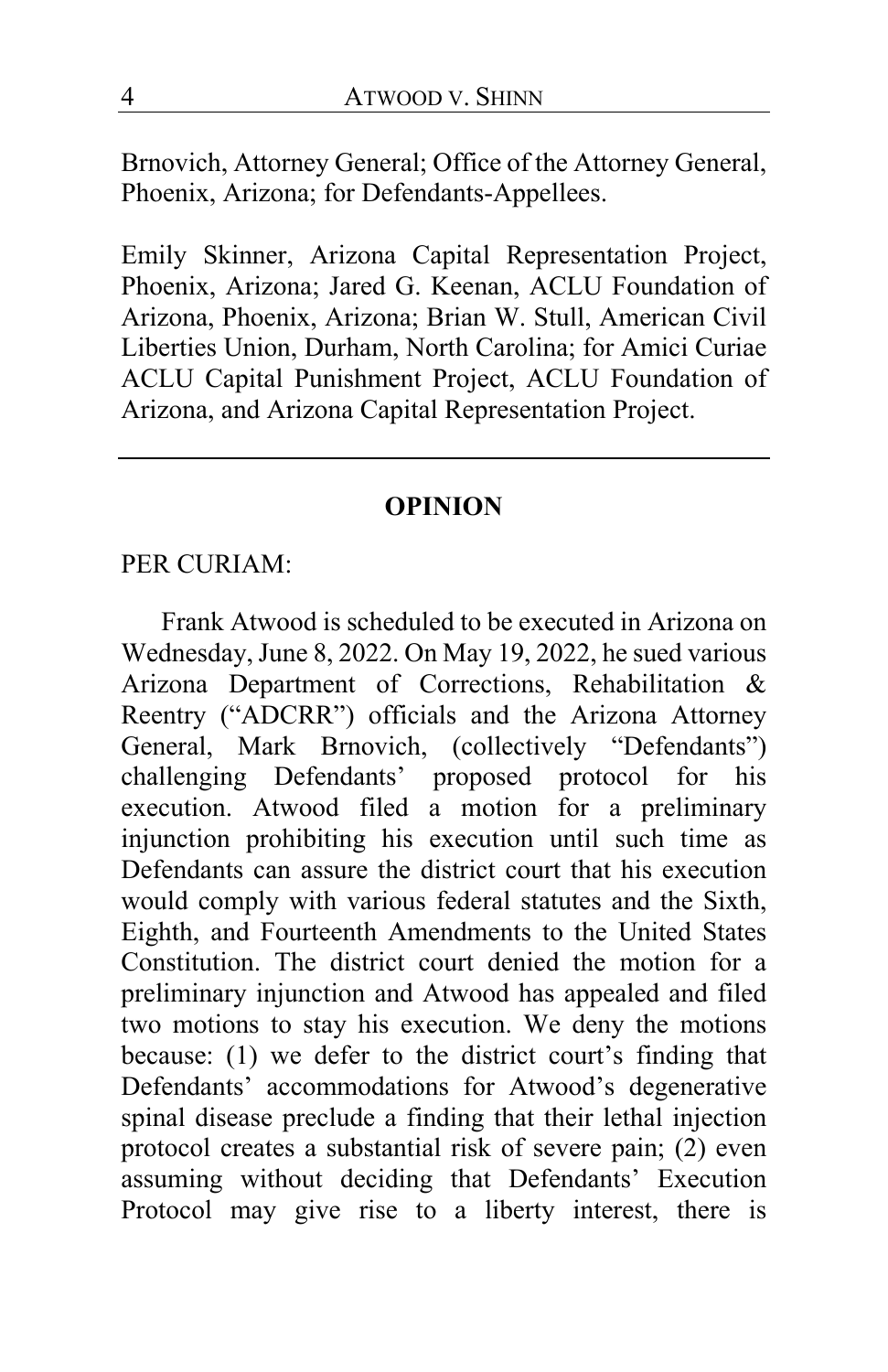insufficient evidence that Atwood's due process rights were violated; and (3) given that Defendants shall execute Atwood by lethal injection, he lacks standing to challenge Defendants' protocol for execution by lethal gas.

#### **I**

"A plaintiff seeking a preliminary injunction must establish that he is likely to succeed on the merits, that he is likely to suffer irreparable harm in the absence of preliminary relief, that the balance of equities tips in his favor, and that an injunction is in the public interest." *Glossip v. Gross*, 576 U.S. 863, 876 (2015) (quoting *Winter v. Nat. Res. Def. Council, Inc.*, 555 U.S. 7, 20 (2008)). The burden of persuasion is on the movant, who must make a "clear showing." *Mazurek v. Armstrong*, 520 U.S. 968, 972 (1997) (per curiam) (emphasis removed).

We review a denial of a request for a preliminary injunction for an abuse of discretion, *Am. Hotel v. Lodging Ass'n v. City of L.A.*, 834 F.3d 958, 962 (9th Cir. 2016), and dismissal of a claim for lack of standing de novo, *Barrus v. Sylvania*, 55 F.3d 468, 469 (9th Cir. 1995). We review the district court's factual determinations for clear error. *Edmo v. Corizon, Inc.*, 935 F.3d 757, 784 (9th Cir. 2019).

### **II**

Atwood alleges that he is wheelchair-bound from a degenerative spinal disease and experiences "intense and profoundly debilitating pain along his spine as a consequence of chronic degeneration of vertebral bodies" that have "caused multiple compressions of the nerve roots as they pass from the spinal cord to the arms and legs," which "has resulted in permanent damage that manifests as profound weakness and unremitting pain." To minimize the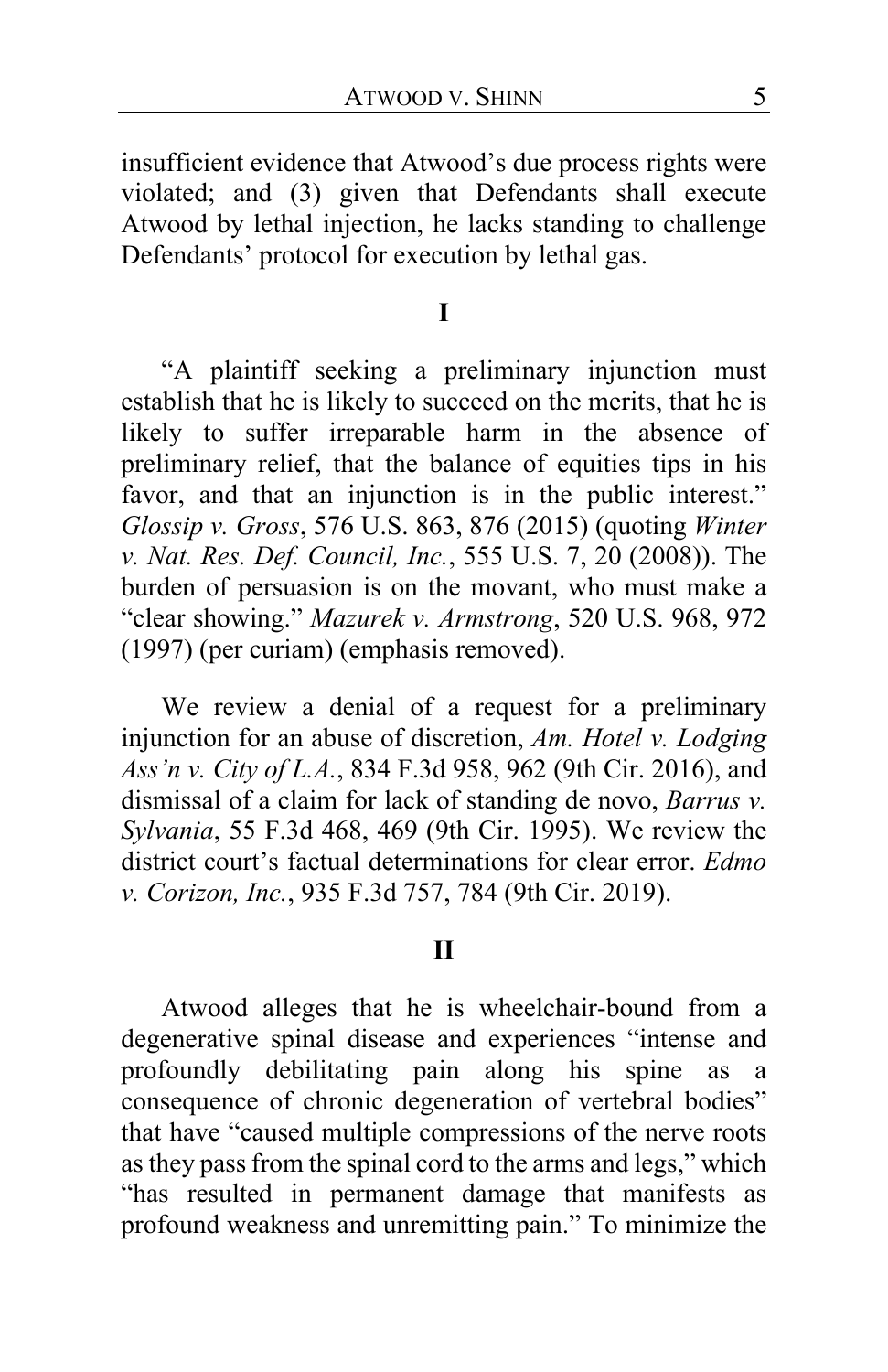pain, Atwood maintains a seated position in his wheelchair and partially reclines with one leg bent when he attempts to sleep. He asserts that lying flat on his back exacerbates his conditions, causing severe pain. Atwood alleges that ADCRR's lethal injection protocol requires that he be secured lying down on the execution table for a period of time prior to the administration of lethal drugs and that this will cause him excruciating and unnecessary pain.

Defendants do not dispute that Atwood has a degenerative spinal disease that causes him significant pain. Before the district court, Defendants provided photographs showing Atwood resting in his cell on his bed propped up by pillows and blankets. Defendants stated they will make accommodations in their Execution Protocol by providing Atwood a medical wedge and tilting the execution table, which will put Atwood in a position similar to the position he assumes in his cell and thus avoid any unnecessary pain due to his condition.**[1](#page-5-0)**

The district court denied Atwood relief on this claim. Citing *Baze v. Rees*, 553 U.S. 35 (2008), and *Glossip v. Gross*, 576 U.S. 863 (2015), the district court held that the Eighth Amendment does not guarantee a prisoner a painless death and that a defendant's Eighth Amendment rights are impinged only when the risk of potential pain is "substantial when compared to a known and available alternative." The district court further recognized that a state's choice of execution procedures is entitled to a measure of deference. The district court found that the accommodations that Defendants proposed "preclude a finding that ADCRR's lethal injection protocol creates a substantial risk of severe

<span id="page-5-0"></span>**<sup>1</sup>** On appeal Arizona offered to permit Atwood to bend a knee during the execution, but at oral argument Atwood's counsel rejected that offer.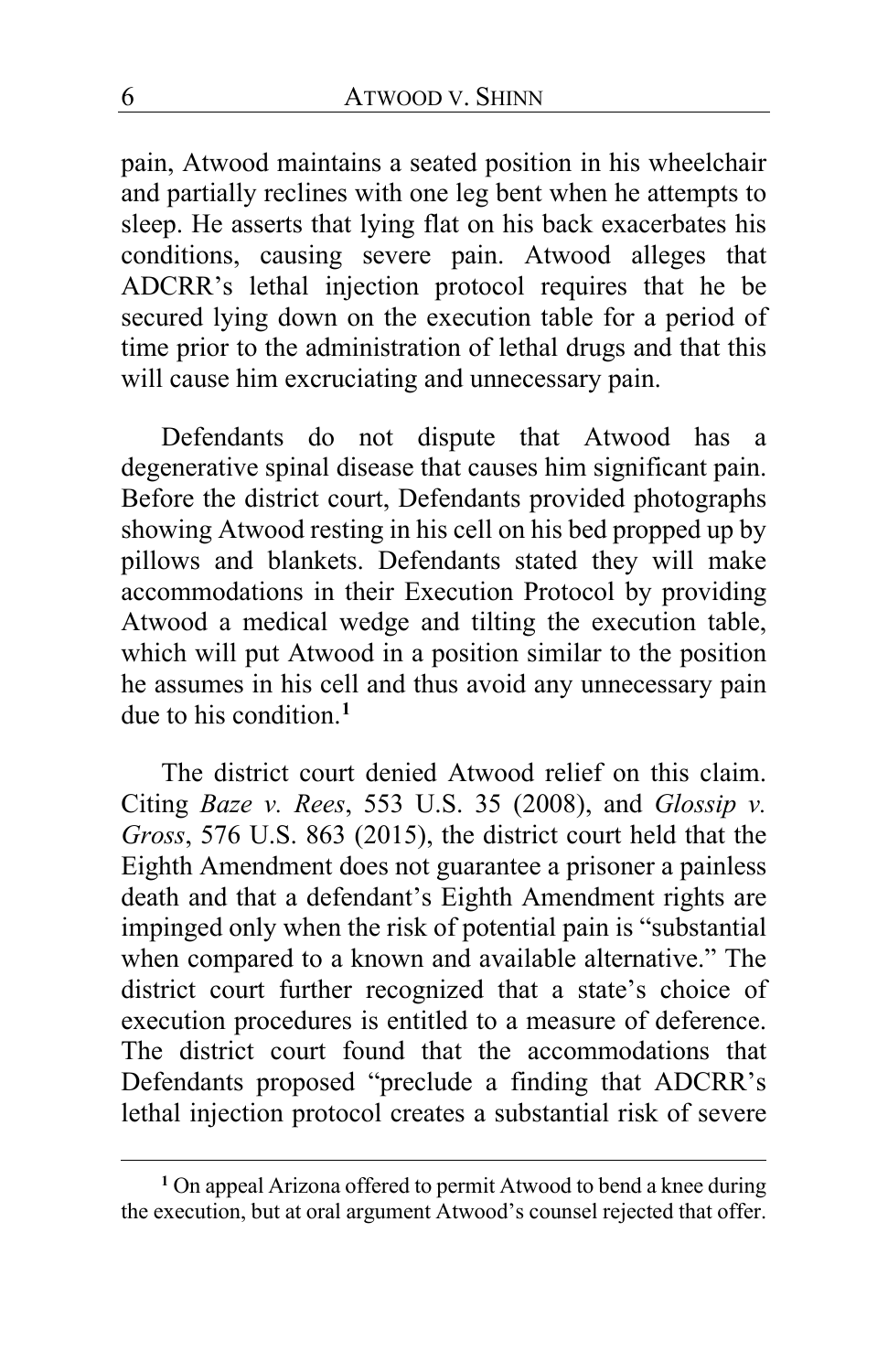pain." It determined that "[t]here is no evidence that the position Plaintiff will be in using the medical wedge will be substantially different from the position he assumes in his  $cell$ "

In *Glossip*, the Supreme Court held "that prisoners cannot successfully challenge a method of execution unless they establish that the method presents a risk that is '*sure or very likely* to cause serious illness and needless suffering, and give rise to sufficiently *imminent* dangers.'" *Glossip*, 576 U.S. at 877 (quoting *Baze*, 553 U.S. at 50 (plurality opinion)). On this record we hold that the district court did not commit clear error by determining that the Execution Protocol, as modified with these accommodations, does not create a substantial risk of severe pain due to Atwood's spinal disease.

#### **III**

ADCRR's Execution Protocol provides that Defendants "will only use chemicals in an execution that have an expiration or beyond-use date that is after the date that an execution is carried out." The Execution Protocol also authorizes prisoners subject to a warrant of execution to request and receive a "quantitative analysis of any compounded or non-compounded chemical to be used in the execution." Atwood alleges that these requirements amount to a state-created liberty interest, and that Defendants have disregarded these requirements in violation of his due process rights.

The district court found that even assuming Atwood could establish such a liberty interest, there was insufficient evidence that Arizona has deviated from its Execution Protocol to support his due process claim.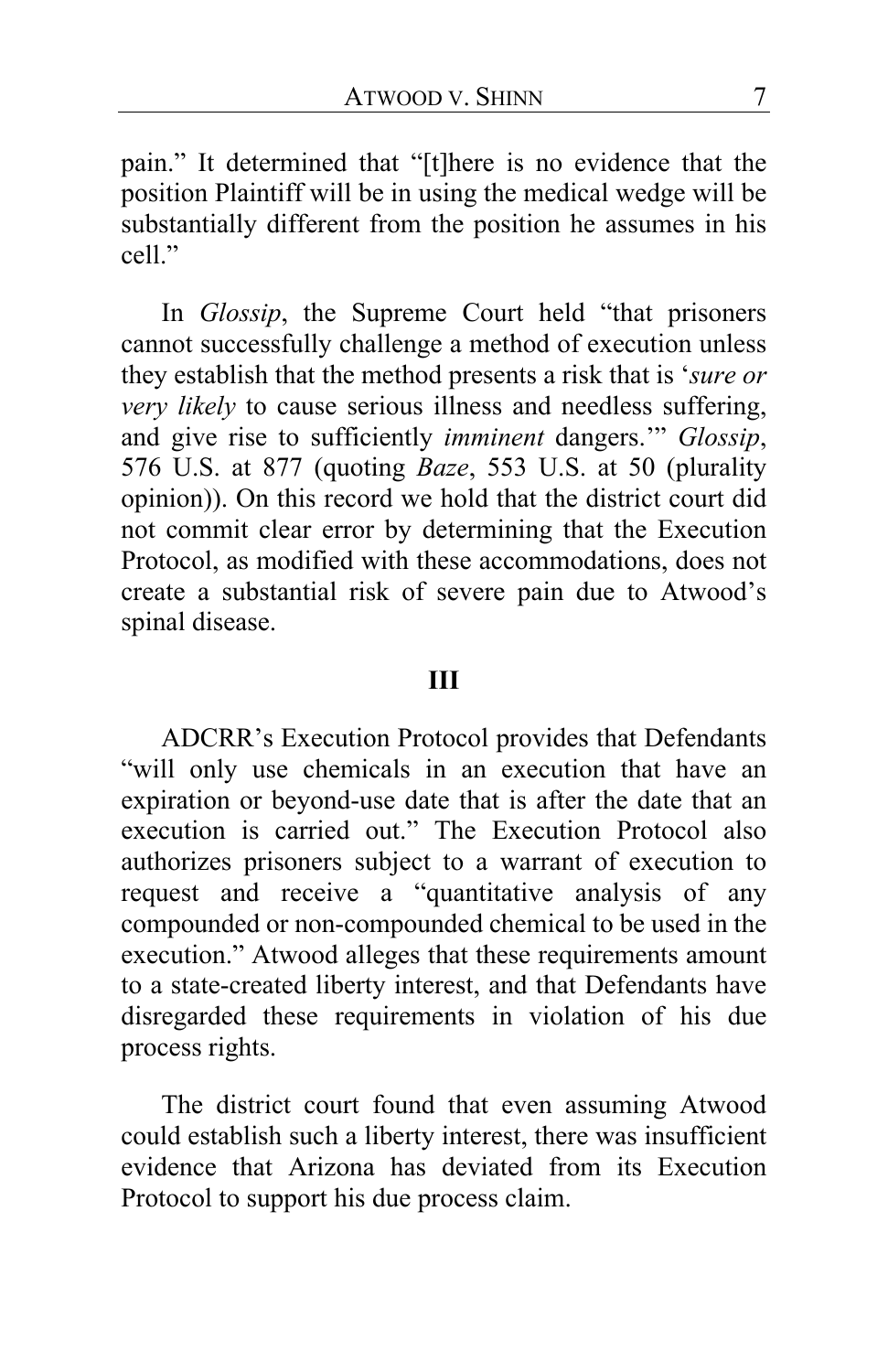Even assuming without deciding that Atwood has a liberty interest created by the Execution Protocol,**[2](#page-7-0)** the district court did not clearly err in determining Atwood had failed to show the Execution Protocol was violated. As noted by the district court, "[t]he Protocol neither defines 'quantitative analysis' nor sets forth requirements for how a [beyond use date] must be assigned." Defendants provided Atwood with quantitative analysis information and an affidavit certifying that the compound's beyond use date was after the date the execution is to be carried out. The district court's finding that there was insufficient evidence to conclude that Arizona violated the Execution Protocol is not clearly erroneous.

#### **IV**

Finally, we address Atwood's allegation that he was deprived of his state law liberty interest in choosing the manner of his execution, because Arizona failed to provide a constitutional choice of lethal gas as a method of execution. Because Atwood committed his capital murder before November 23, 1992, he had a choice of execution method under Arizona law between lethal gas and lethal injection. *See* Ariz. Rev. Stat. § 13-757(B); Ariz. Const. art. 22, § 22. Because Atwood did not timely designate a method, his method of execution will be lethal injection by operation of Arizona law. Ariz. Rev. Stat. § 13-757(B). Atwood, however, argues that the choice was illusory

<span id="page-7-0"></span>**<sup>2</sup>** We reject Defendants' argument that Atwood waived his contention that Arizona's Execution Protocol gives rise to a liberty interest. *See W. Watersheds Project v. U.S. Dep't of the Interior*, 677 F.3d 922, 925 (9th Cir. 2012) ("There is no waiver if the issue was raised, the party took a position, and the district court ruled on it.").